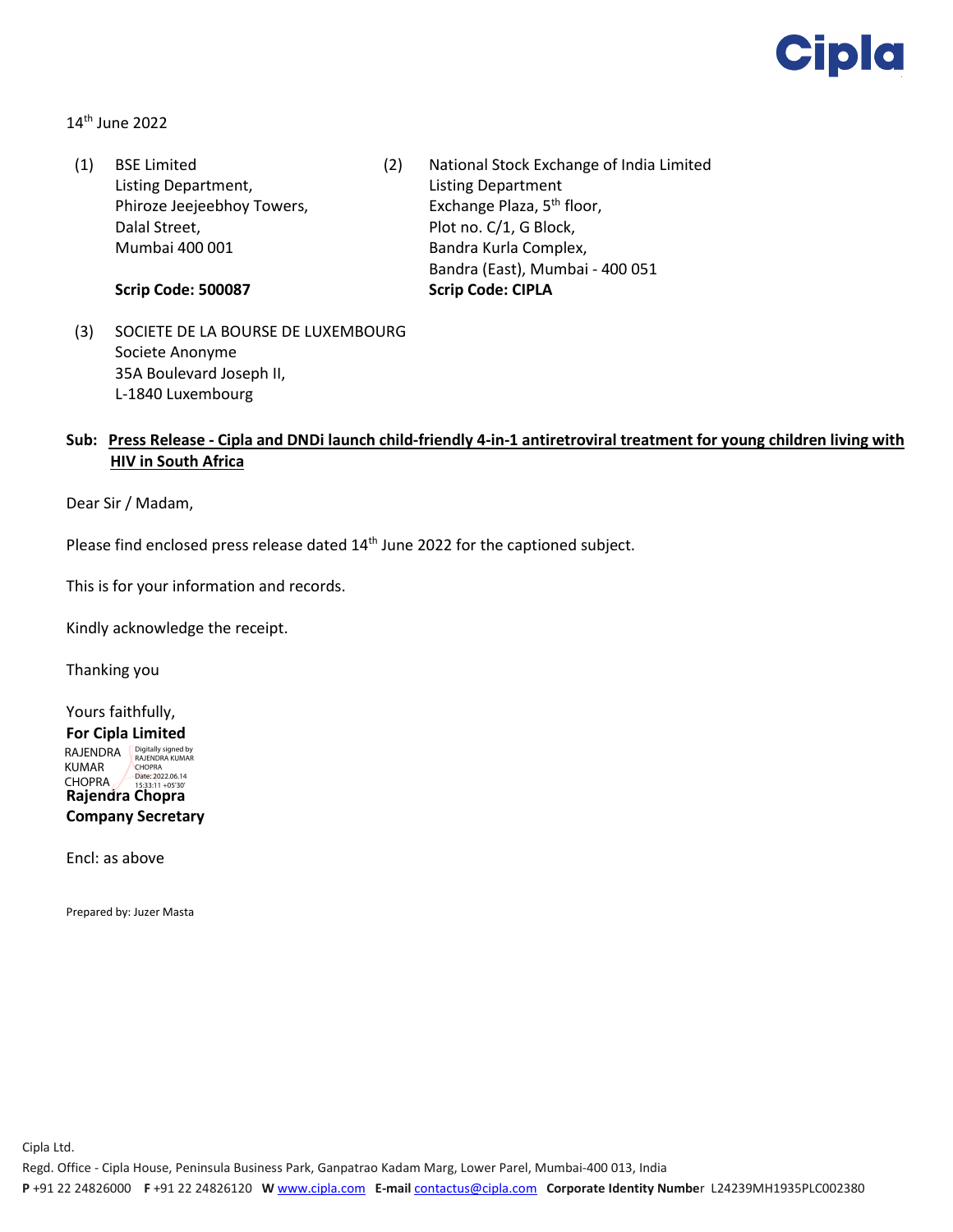# **Cipla and DND***i* **launch child-friendly 4-in-1 antiretroviral treatment for young children living with HIV in South Africa**

**CAPE TOWN/MUMBAI** - 14 June 2022 - The South African Health Products Regulatory Authority (SAHPRA) has approved a sweet-tasting, heat-stable, '4-in-1' fixed-dose combination of four antiretroviral (ARV) treatments composed of abacavir, lamivudine, lopinavir, and ritonavir that is specifically designed for infants and young children with HIV. This combination treatment has been developed by Cipla Limited (BSE: 500087; NSE: CIPLA EQ; and hereafter referred to as "Cipla") and the not-for-profit Drugs for Neglected Diseases *initiative* (DND*i*).

This new formulation represents a significant improvement over protease inhibitor-containing paediatric ARV formulations that have been used in South Africa for decades. It does not require refrigeration, has a sweet taste and is easy to administer to infants and children of different weights and ages, a major improvement for both children and their caregivers over previously available formulations. The country has 238,000 children under the age of 15 living with HIV – the highest in the world. $1$ 

'It is highly significant that this first regulatory approval of the 4-in-1 formulation is from a country that has a high-burden of HIV among children,' said **Dr Irene Mukui, Head of HIV, DND***i*. 'SAHPRA's accelerated review is notable and encouraging for other high-burden countries, and we acknowledge this show of commitment by the South African authorities. Now, it is our hope that all the necessary steps will be taken – first in South Africa and then in other countries – to ensure the broadest possible access to this optimal formulation for young children who need it.'

The '4-in-1' combination contains an antiretroviral combination that is recommended by the World Health Organization (WHO) as an alternative first-line regimen for infants and young children with HIV – in the form of granule-filled capsules. Caretakers will be able to give the medicine to children by sprinkling the granules over soft food like porridge or dissolving it in water or milk.

Commenting on the development, **Umang Vohra, Managing Director and Global CEO, Cipla** said, 'We are guided by our strong sense of responsibility to address unmet patient needs and we are committed to bringing novel solutions to improve lives. This approval has come at an important time when so many children are suffering from HIV at such a young age. We will continue in our endeavour to enable access to life saving solutions for all.'

Until recently, the only WHO-recommended lopinavir-based treatment available for babies and very young children in South Africa consisted of a syrup that contained 40% alcohol and required refrigeration. Caregivers struggled to give this bittertasting formulation to young children, leading to poor adherence. Caregivers without refrigeration had a very difficult time storing the formulations – sometimes burying them in the ground to keep them cold.

Now, there are multiple new child-friendly formulations of WHO-recommended regimens being introduced – including paediatric formulations of dolutegravir-containing regimens – representing a long-awaited and long overdue 'treatment revolution' for children with HIV.

<span id="page-1-0"></span> $1$  According to Thembisa, the leading mathematical model of the HIV epidemic in South Africa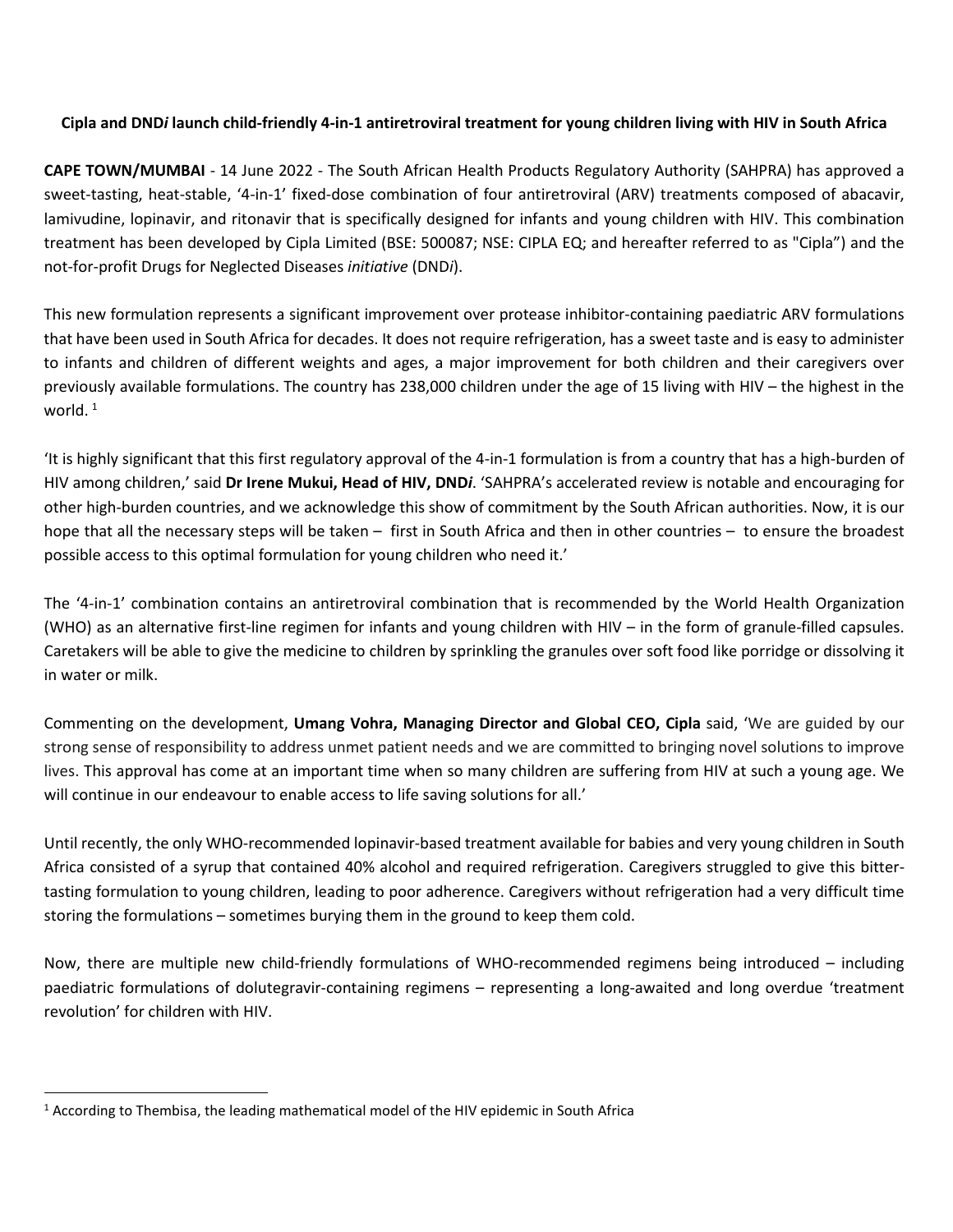'South Africa has made major advances in the treatment of adults living with HIV, but as in the rest of Africa, children with HIV have been left behind, in part because the treatment options we have are not child-friendly,' said **Professor Moherndran Archery, who represents Child and Adolescent Interests at the Southern African HIV Clinicians Society (SAHCS)**. 'Although 72% of South African adults are on life-saving HIV treatment, just half of children living with HIV in the country are on treatment. Along with other optimal ARV formulations being introduced in South Africa, the approval of the 4-in-1 is a step towards closing this gap and ending the neglect of children with HIV.'

Without treatment, half of children with HIV will die before turning two. Worldwide, 2.78 million children and adolescents are living with HIV – 88% of them in sub-Saharan Africa – but only 54% have access to treatment, according to [UNICEF.](https://www.unicef.org/hiv)

**Paul Miller, CEO of Cipla South Africa,** said: 'For more than 20 years, Cipla has ensured equitable access to affordable, lifesaving ARVs, and we are pleased to be continuing this commitment by providing optimal child-friendly antiretroviral formulations, especially for infants and young children who are at highest risk of dying without access to treatment.'

The 4-in-1 was developed and registered with the financial support of Unitaid; the French Development Agency; the Swiss Agency for Development and Cooperation; Médecins Sans Frontières International; the UBS Optimus Foundation; the Monegasque Cooperation for Development; MSF Norway; the Spanish Agency for International Development Cooperation; and other private foundations and individuals.

### **Media contacts**

**Cipla** Corporate Communications Heena Kanal Email: CorpComm@cipla.com

#### **About DND***i*

A not-for-profit research and development organization, DND*i* works to deliver new treatments for neglected patients, those living with Chagas disease, sleeping sickness (human African trypanosomiasis), leishmaniasis, filarial infections, mycetoma, paediatric HIV, and hepatitis C. DND*i* is also coordinating the ANTICOV clinical trial to find treatments for mild-to-moderate COVID-19 cases in Africa. Since its inception in 2003, DND*i* has delivered eleven new treatments to date, including new drug combinations for kala-azar, two fixed-dose antimalarials, and DND*i*'s first successfully developed new chemical entity, fexinidazole, approved in 2018 for the treatment of both stages of sleeping sickness. [www.dndi.org](http://www.dndi.org/)

# **About Cipla**

Established in 1935, Cipla is a global pharmaceutical company focused on agile and sustainable growth, complex generics, and deepening portfolio in our home markets of India, South Africa, North America, and key regulated and emerging markets. Our strengths in the respiratory, anti-retroviral, urology, cardiology, anti-infective and CNS segments are well-known. Our 47 manufacturing sites around the world produce 50+ dosage forms and 1,500+ products using cutting-edge technology platforms to cater to our 80+ markets. Cipla is ranked 3rd largest in pharma in India (IQVIA MAT Mar'22), 3rd largest in the pharma private market in South Africa (IQVIA MAT Mar'22), and is among the most dispensed generic players in the U.S.

For over eight decades, making a difference to patients has inspired every aspect of Cipla's work. Our paradigm-changing